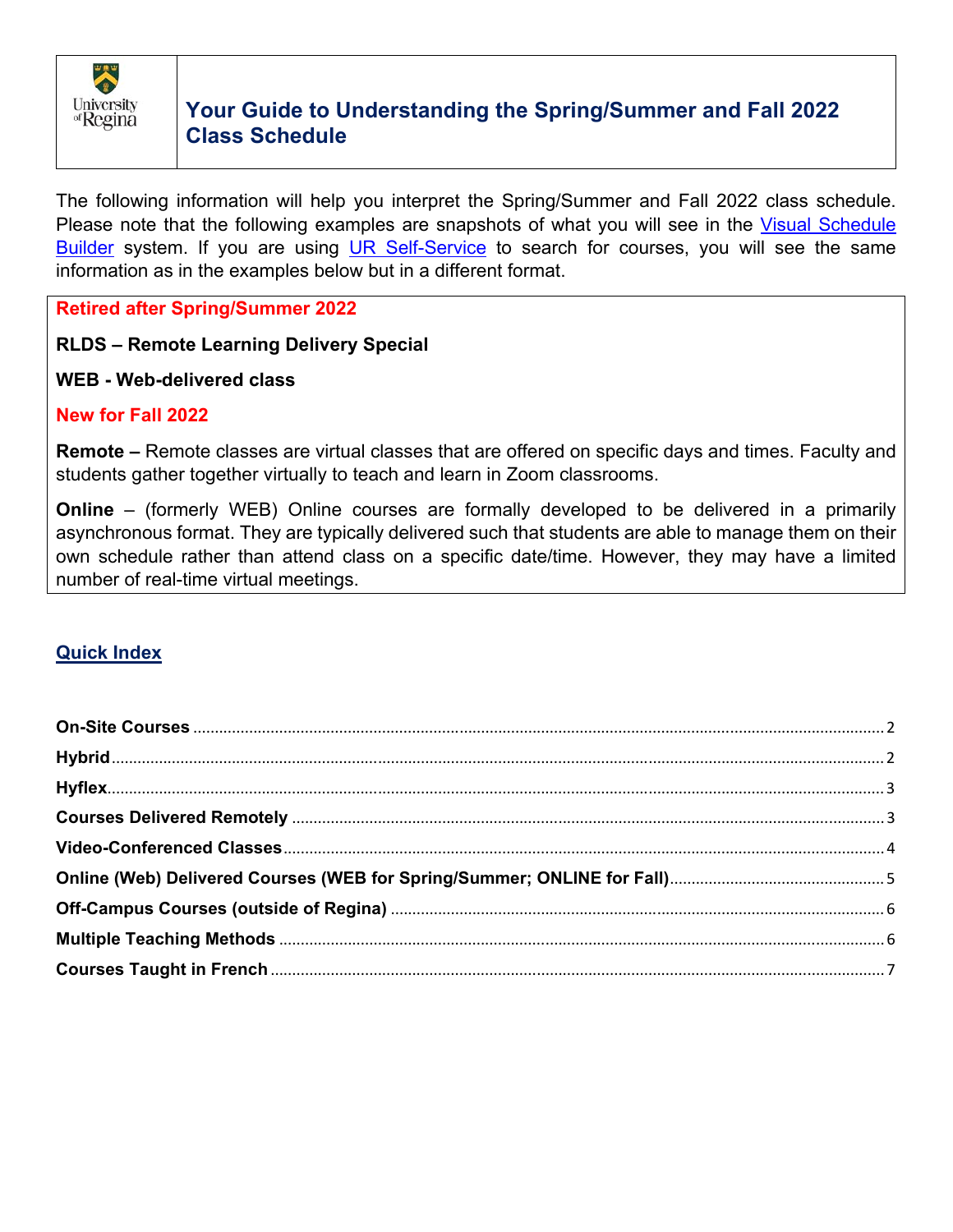

# **On-Site Courses**

If a class section is being taught on-site, it will be designated with a building and room number as shown below. In this example the class will be offered on-site in room CL 127.

| <b>PSYC 220</b><br>Social Psychology<br>Tue Jan 5 - Apr 11: 7:00 PM to 9:45 PM<br>Exam: Tue Apr 19: 7:00 PM to 10:00 PM | 2022 Winter: Jan 5 - Apr 19<br>Session: Full Term |
|-------------------------------------------------------------------------------------------------------------------------|---------------------------------------------------|
| <b>Lec 991</b><br>12420<br>Seats: 1/90<br>Attributes: SOSC                                                              | University of Regina<br>$CL$ 127<br>3.0 Credits   |

Total Credits: 3.0

# **Hybrid**

If a class is being delivered in a combination of hybrid on-site and remote delivery, the on-site class section will be designated as **Hybrid – on-site classroom** and will be scheduled in a building and room. The remote class section will be designated as **Hybrid – remote.** Students need to choose how they want to attend for the full term and cannot switch from one modality to other after the add/drop deadline for the class.

In this example, the on-site section of the hybrid class will be offered at Luther College in room LC 211. Students that register in the remote section will access the class via Zoom.



Total Credits: 3.0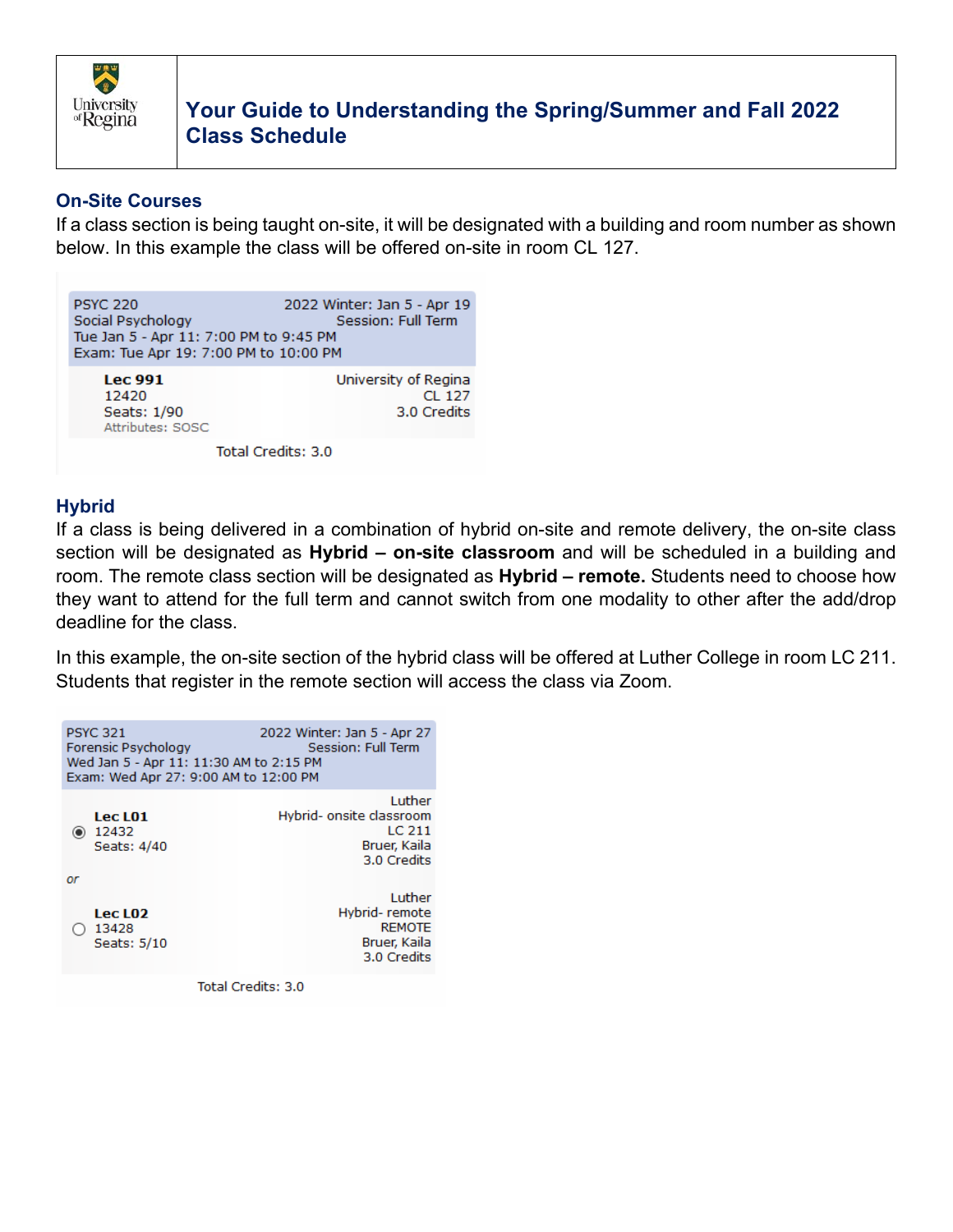

### **Hyflex**

Some classes have been set up to allow students to attend on-site or attend remotely with a level of flexibility on how they would like to attend each week. These class sections are designated as **Hyflex – online/onsite flexible**.

In the next example, students who register in this course will have the option of attending on-site in room ED 623 or remotely via Zoom.



#### **Courses Delivered Remotely**

If a course is being delivered remotely, it will be designated with **Remote – synchronous** or **Remote Learning Delivery Spec.** 

**Remote – (New for Fall 2022)** Remote classes are virtual classes that are offered on specific days and times. Faculty and students gather together virtually to teach and learn in Zoom classrooms.

**Remote Learning Delivery Spec (Spring/Summer only) –** This designates that the course is delivered primarily via Zoom with scheduled meeting days and times. This delivery code is being retired after the Spring/Summer term.

In the following examples, the class section and lab sections have scheduled components on the days and time indicated, but they are offered remotely. You will attend the lecture and the lab via Zoom on the designated days and times.

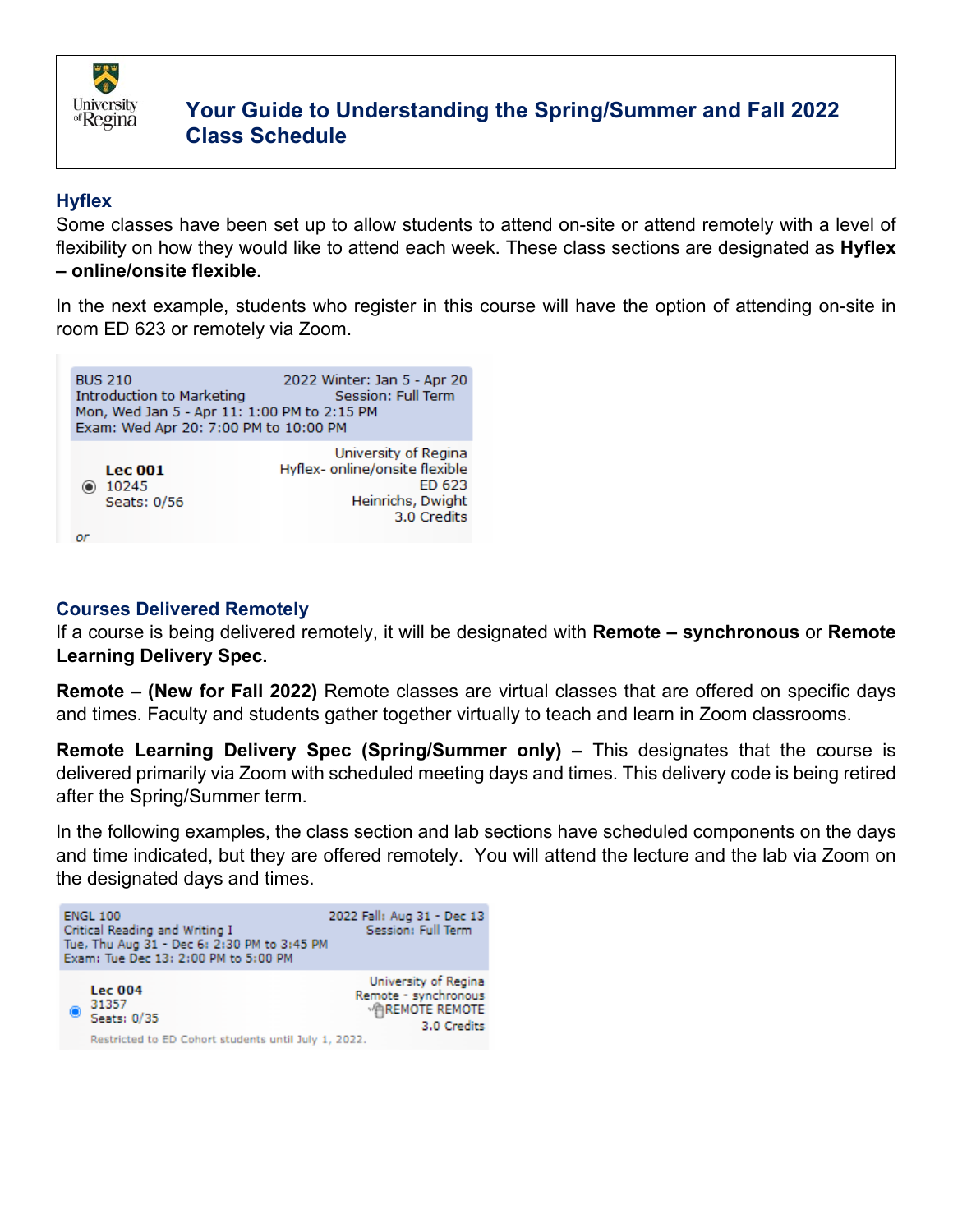

|                                                                                                                                                                                                                | <b>BIOL 101</b>                                                   | 2022 Winter: Jan 5 - Apr 29                                                                                                                                |  |  |  |
|----------------------------------------------------------------------------------------------------------------------------------------------------------------------------------------------------------------|-------------------------------------------------------------------|------------------------------------------------------------------------------------------------------------------------------------------------------------|--|--|--|
| }ession: Full Term<br>Biology II - Organisms in the end course research<br>Mon, Wed, Fri Jan 5 - Apr 11: 1:30 PM to 2:20 PM<br>Tue Jan 10 - Apr 11: 2:30 PM to 5:15 PM<br>Exam: Fri Apr 29: 2:00 PM to 5:00 PM |                                                                   |                                                                                                                                                            |  |  |  |
|                                                                                                                                                                                                                | <b>Lec 001</b><br>10131<br>Seats: 6/216<br>Attributes: NTSC, APEG | University of Regina<br>Remote Learning Delivery Spec<br><b>REMOTE</b><br>Stavrinides, John; Finlay, Kerri<br>3.0 Credits<br>Plus one lab section 092-098. |  |  |  |
|                                                                                                                                                                                                                | Lab 094<br>10137<br>Seats: 0/36                                   | University of Regina<br>Remote Learning Delivery Spec<br><b>REMOTE</b><br>Dietz, Heather<br>Meets weekly beginning on Jan. 18/22.                          |  |  |  |

**Remote Learning Web Spec –** This delivery code has been retired. See Online (Web) delivered courses.

#### **Video-Conferenced Classes**

A video conferenced class is a class section that is offered at an off-site location (Regional Colleges and First Nations University of Canada campuses) and uses video conference technology to deliver the course to multiple locations. In the example below, the class INSW 402 is being video conferenced from First Nations University's Saskatoon campus to their Regina campus and students can attend in the classroom at either location.

As seen in the example below, these courses are normally restricted to students within specific communities or specific programs.

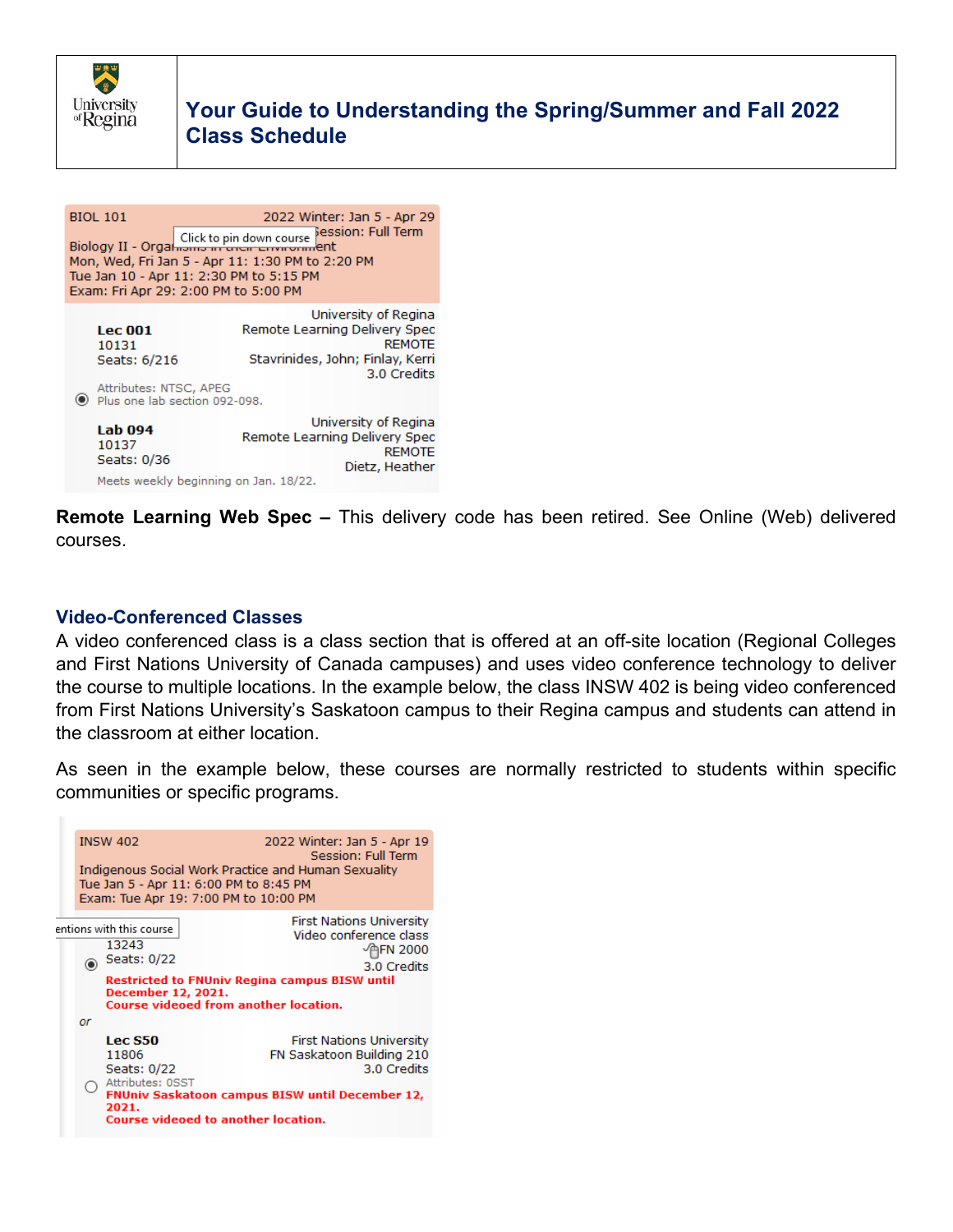

#### **Online (Web) Delivered Courses (WEB for Spring/Summer; ONLINE for Fall)**

Some courses have undergone a formal online delivery development process that includes enhancements designed to support instruction and learning in an online environment.

These supports include UR Courses and many other multi-media enhancements. These courses are designated as **Web-delivered classes** in the Spring/Summer term and **Online** for the Fall term. As seen in the example below, Most Web-delivered/Online courses will not have scheduled meeting times, but some do, which will be shown in the class section selected.

In the examples below, the course is being offered online. Please note that some online courses have mandatory meetings which usually occur via Zoom.

The delivery code of WEB (Web-delivered class) is being retired at the end of the Spring/Summer term.

Spring/Summer 2022: (Web-delivered class)

| <b>ENGL 110</b><br>Critical Reading and Writing II<br>Exam Click to pin down course CO 12:00 PM | 2022 Winter: Jan 5 - Apr 28<br>Session: Full Term                                               |  |  |  |
|-------------------------------------------------------------------------------------------------|-------------------------------------------------------------------------------------------------|--|--|--|
| <b>Lec 397</b><br>11227<br>Seats: 12/40                                                         | University of Regina<br>Web-delivered class<br><b>AWEB WEB</b><br>Gieni, Justine<br>3.0 Credits |  |  |  |
| <b>ONLINE DELIVERED COURSE.</b>                                                                 |                                                                                                 |  |  |  |
| Click here for Getting Started Information regarding                                            |                                                                                                 |  |  |  |

#### Fall 2022: (Online)

this course.

**ENGL 110** Critical Reading and Writing II Exam: Thu Dec 22: 7:00 PM to 10:00 PM 2022 Fall: Aug 31 - Dec 22 **Session: Full Term** 

**Lec 396** 31433 Seats: 3/40 University of Regina Online **PONLINE ONLINE** 3.0 Credits

#### **ONLINE DELIVERED COURSE.**

Click here for Getting Started Information regarding this course.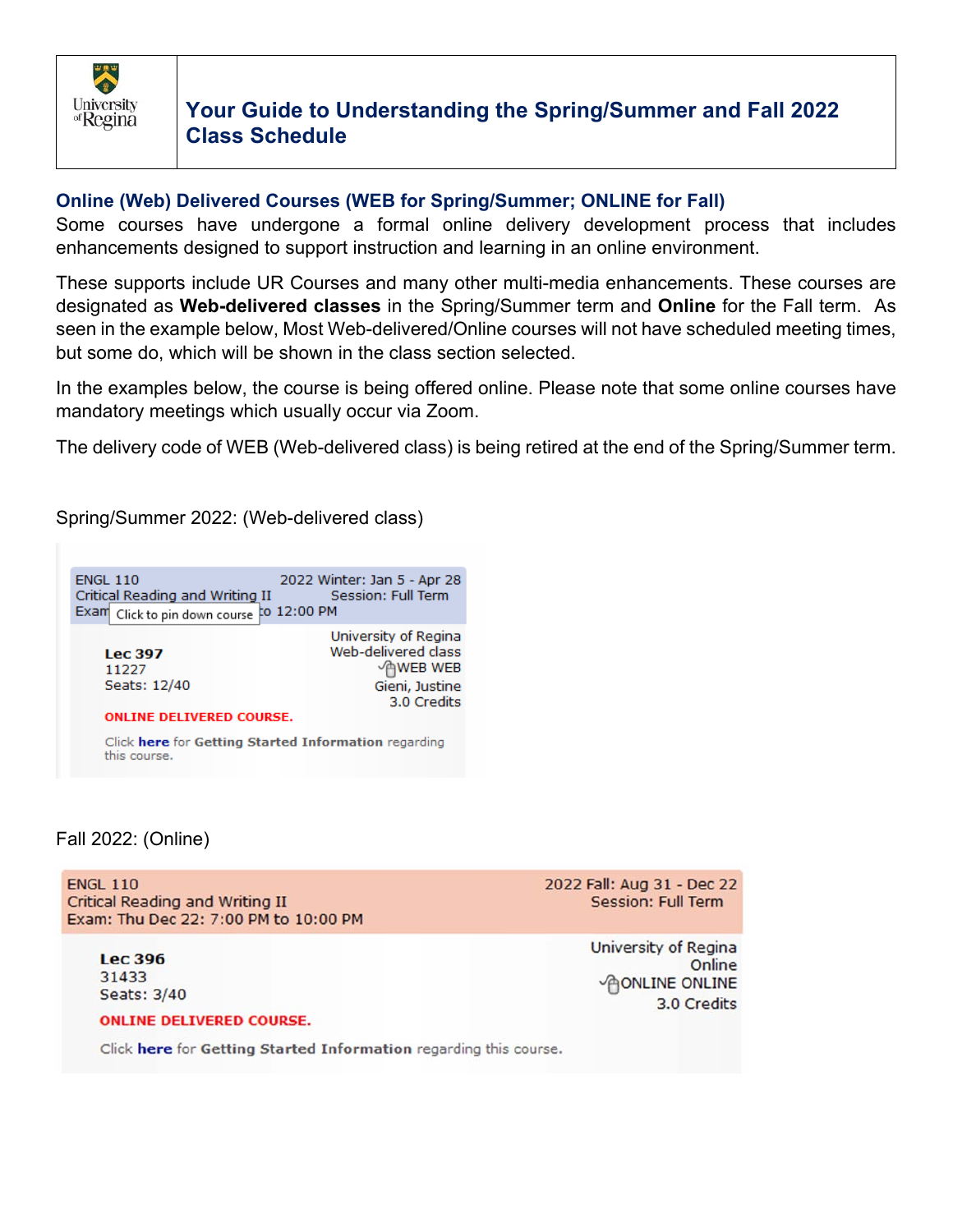

# **Off-Campus Courses (outside of Regina)**

A class section that is being delivered at an off-campus location (outside of Regina) will have the delivery and location information noted within the class section.

As seen in the lecture and lab example below, these class sections are being delivered onsite in Yorkton and are restricted to Parkland College students.



# **Multiple Teaching Methods**

Courses that are delivered using **multiple teaching methods** (often called Blended) include remote synchronous class meetings and online instructional components.

In this example, the course will use Zoom with mandatory online components.